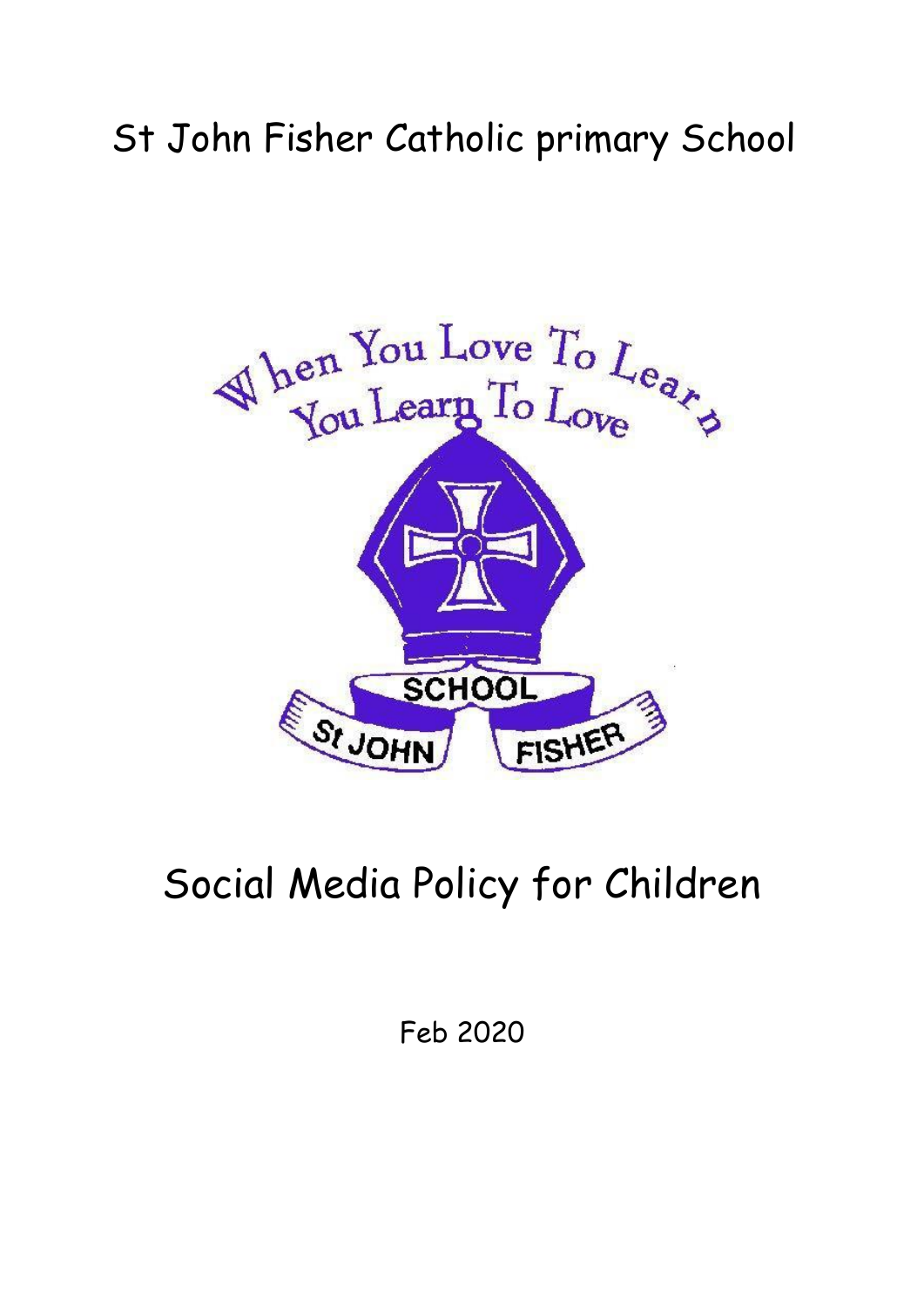# Social Media Policy for Children

Person responsible: Head Teacher/ICT Leader

Linked Policies: ICT Policy

Governing body: Curriculum

#### Purpose:

The internet provides a range of social media tools that allow users to communicate with each other. While recognising the benefits of these media, this policy sets out the principles that St Thomas More Catholic Primary School's children are expected to follow.

#### Guidance:

Facebook is targeted at older teenagers and adults. They have a no under-13 registration policy and recommend parental guidance for 13 to 16 year olds.

The following are extracts from Facebook privacy policy:

"If you are under age 13, please do not attempt to register for Facebook or provide any personal information about yourself to us. If we learn that we have collected personal information from a child under age 13, we will delete that information as quickly as possible. We strongly recommend that minors 13 years of age or older ask their parents for permission before sending any information about themselves to anyone over the Internet."

MSN recommend 13 but do not appear to have a policy of debarring younger pupils.

Rules for Pupils:

- No pupil under 13 should be accessing social networking sites. This is the guidance from both Facebook and MSN. There is a mechanism on Facebook where pupils can be reported via the Help screen
- No pupil may access social networking sites during the school working day
- All mobile phones must be handed into the office at the beginning of the school day. Failure to follow this guidance will result in a total ban for the student using a mobile phone.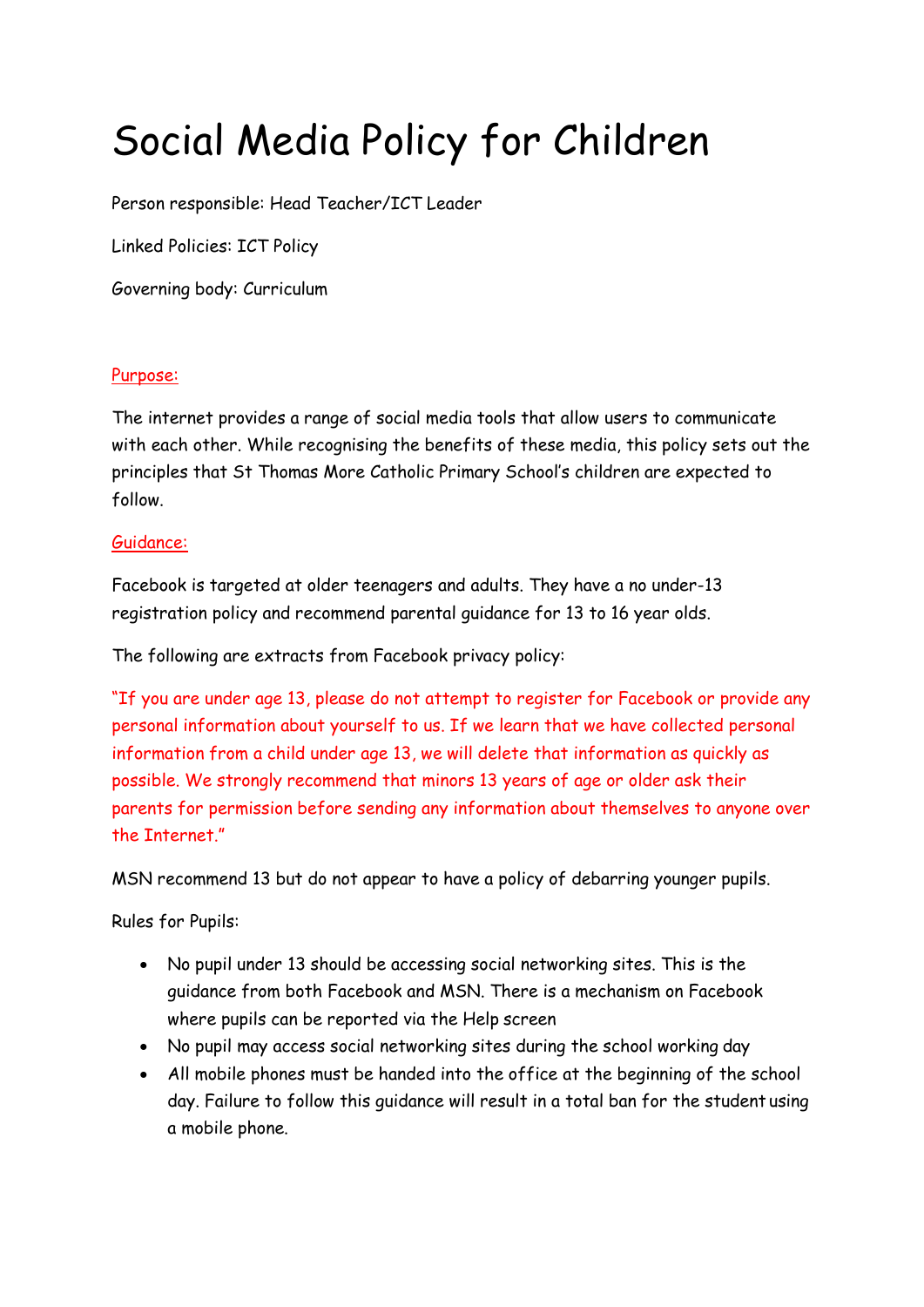- No pupil should attempt to join a staff member's areas on networking sites. If pupils attempt to do this, the member of staff is to inform the Head teacher. Parents will be informed if this happens
- No school computers are to be used to access social networking sites at any time of day.
- Please report any improper contact or cyber bullying to your class teacher in confidence as soon as it happens. If you see anything you don't like on the screen in school, remember you can always click on Hector the dolphin who will cover it.
- We have a zero tolerance to cyber bullying.

#### Pupil Protection:

Never meet anyone in person that you've communicated with online only; communicate only with people you've met in person.

- Ensure you don't use your full name use a nickname or only one of your names. This means only people you really know are likely to find you online.
- Be wary of other identifiable information in profile Never mention what school you go to, where you carry out your hobbies or where you'll be at a specific time and place.
- Be smart about details in photographs THINK Would you like that photo to be hung up in your parent's living room? No? Then don't put it on the internet. Does the photo give a lot of detail about you, such as what Brownie club you attend/football team you play for? Yes? – Then don't put it on the internet.

These rules are here to keep YOU safe. Failure to abide by them will result in the school recommending you remove yourself from all social media outlets and we will expect your parents to agree with us.